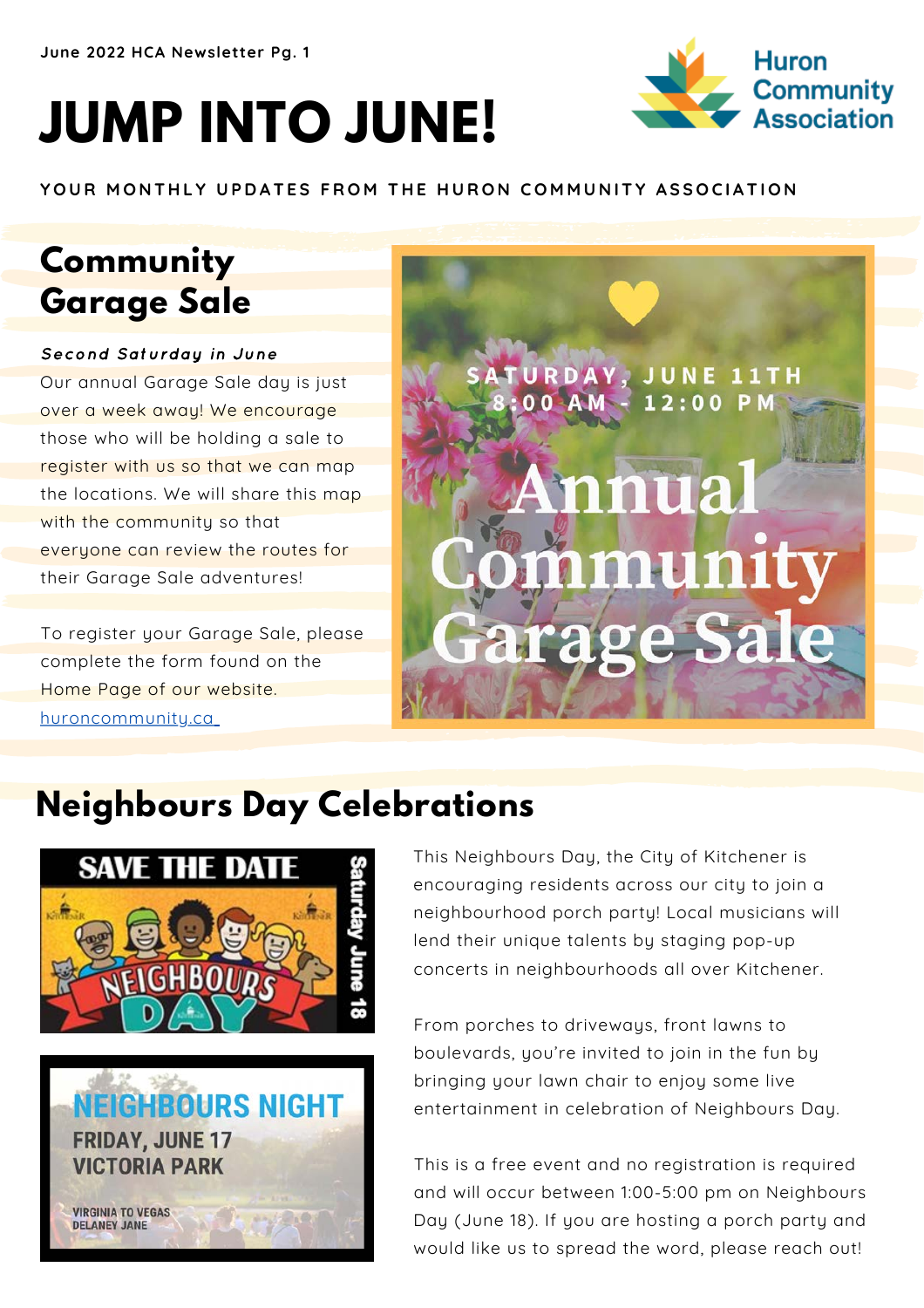# **Summer Programs**

# **Registration opens Tuesday, June 7th @ 8:30 am**

Visit any City of Kitchener community centre or register online at kitchener.ca/activenet Search the program ID number listed in the program list below for more info & to register!

We have a great line-up of programs that we will be offering over the Summer session throughout July and August. Some details are still being confirmed for our 'Intro to Cricket' program which we will have finalized early July (or sooner).

Our locations for the Summer are: Freedom in Christ Church (1643 Bleams Road) Huron Natural Area (801 Trillium Drive) Williamsburg Community Centre (1187 Fischer Hallman Rd)







#### **Program offerings:**

#### **MONDAYS AT FREEDOM (July 11 - August 29)**

5:00-5:55: Kinder Karate (4-5) #91504 6:00-6:55: Karate (6-8) #91505 7:00-7:55: Karate (9-12) #91506

5:00-5:40: Intro to Dance (2.5-4) #91510 5:45-6:25: Ballet (2.5-4) #91898 6:30-7:10: Intro to Dance (5-8) #91900 7:15-7:55: Ballet (5-8) #91899

5:00-5:40: Outdoor Soccer (4-6) #92063 5:45-6:25: Outdoor Soccer (7-8) #91508 6:30-7:25: Outdoor Soccer (9-12) #91509

6:00-6:55: Beginner Pilates (18+) #91901 7:00-7:55: Intermediate Sunset Pilates (18+) #91902

5:00-5:40: Kids Beach Volleyball (8-12) #90905 5:45-6:25: Youth Beach Volleyball (13-15) #90906 6:30-7:55: Beach Volleyball (16+) #90907

6:00-6:55 pm: Youth Drama (11-14) #91903 7:00-7:55 pm: Youth Drama (15-17) #91904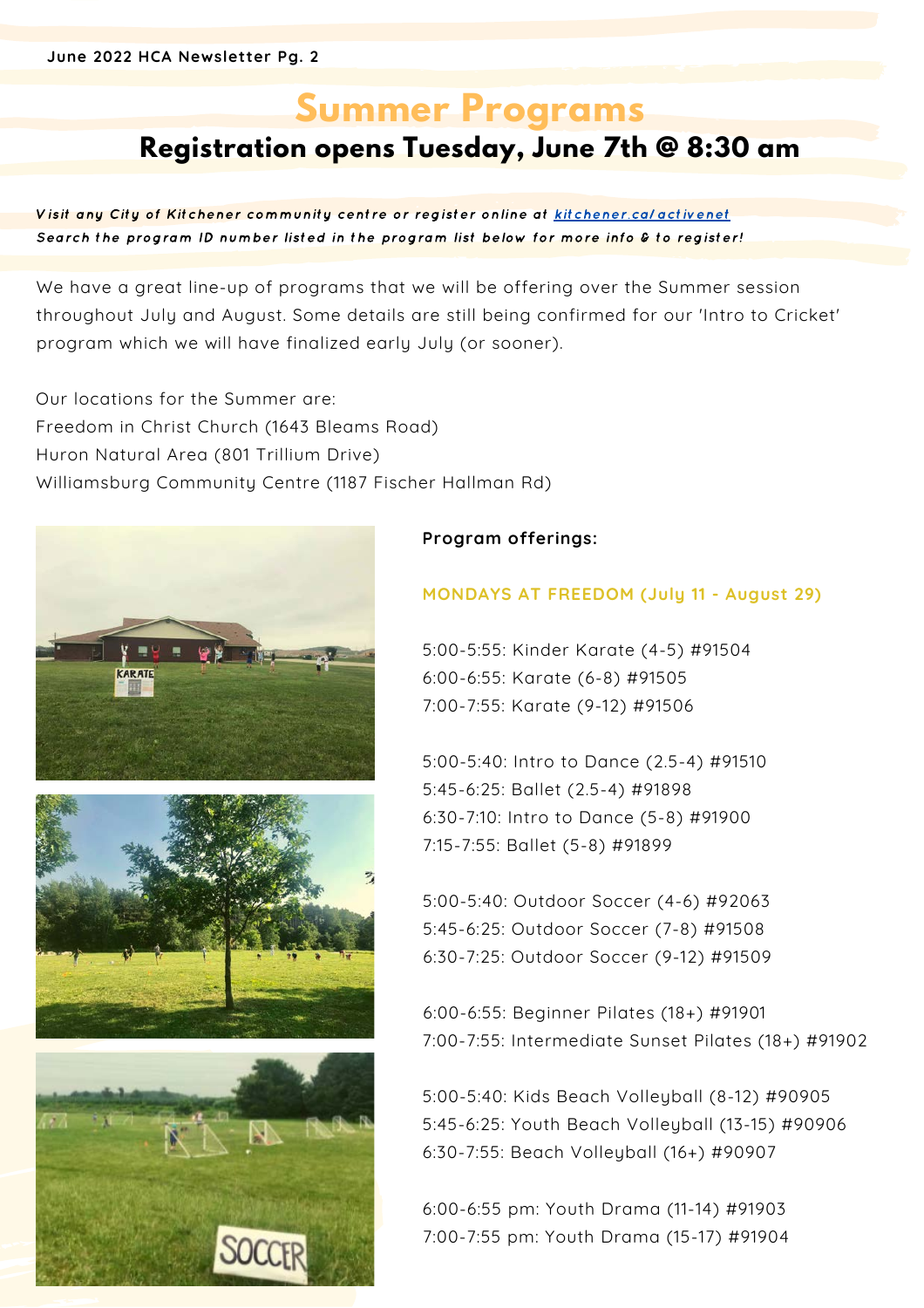**June 2022 HCA Newsletter Pg. 3**

# **Summer Program Offerings - Continued**

#### **WEDNESDAYS AT HURON NATURAL AREA (July 6 - August 31)**

6:00-6:55: Adventure Running (ages 8-12) #91507 7:00-7:55: Outdoor HIIT (13+) #91908

7:00-7:55: Outdoor Games (ages 6-9) #91909

6:00-6:45: Kids Zumba #91910 7:00-7:55: Zumba #91911



#### **THURSDAYS AT FREEDOM (July 7 - September 1)**

4:00-8:00: Piano Lessons (6+) #91912, #91913, #91914, #91915, #91916, #91917, #91918, #91919 \*piano classes end August 11

4:00-4:55: Kinder Karate (4-5) #91921 5:00-5:55: Karate (6-8) #91922 6:00-6:55: Karate (6-8) #91923 7:00-7:55: Karate (9-12) #91924

5:30-6:10: Intro to Dance (2.5-4) #91925 6:15-6:55: Ballet (2.5-4) #91927 7:00-7:55: Ballet (5-8) #91929

4:00-4:40: Outdoor Soccer (Adult/Child (2.5-4) #91931 4:45-5:25: Outdoor Soccer (Adult/Child) (2.5-4) #91932 5:30-6:10: Outdoor Soccer (4-6) #91933 6:15-6:55: Outdoor Soccer (7-8) #91934 7:00-7:55: Outdoor Soccer (9-12) #91935

4:00-4:55: Jr Basketball (6-8) #91936 5:00-5:55: Basketball (9-12) #91937 6:00-6:55: Basketball (9-12) #91938 7:00-7:55: Basketball (13-15) #91939

#### **FRIDAYS AT WILLIAMSBURG COMMUNITY CENTRE (July 8 - August 26)**

5:30-6:00: Ballet (2.5-4) #91940 6:00-6:30: Intro to Dance (2.5-4) #91942 6:30-7:10: Ballet (5-8) #91941 7:15-7:55: Intro to Dance (5-8) #91947 8:00-8:55: Jazz/Hip Hop (9-12) #91950